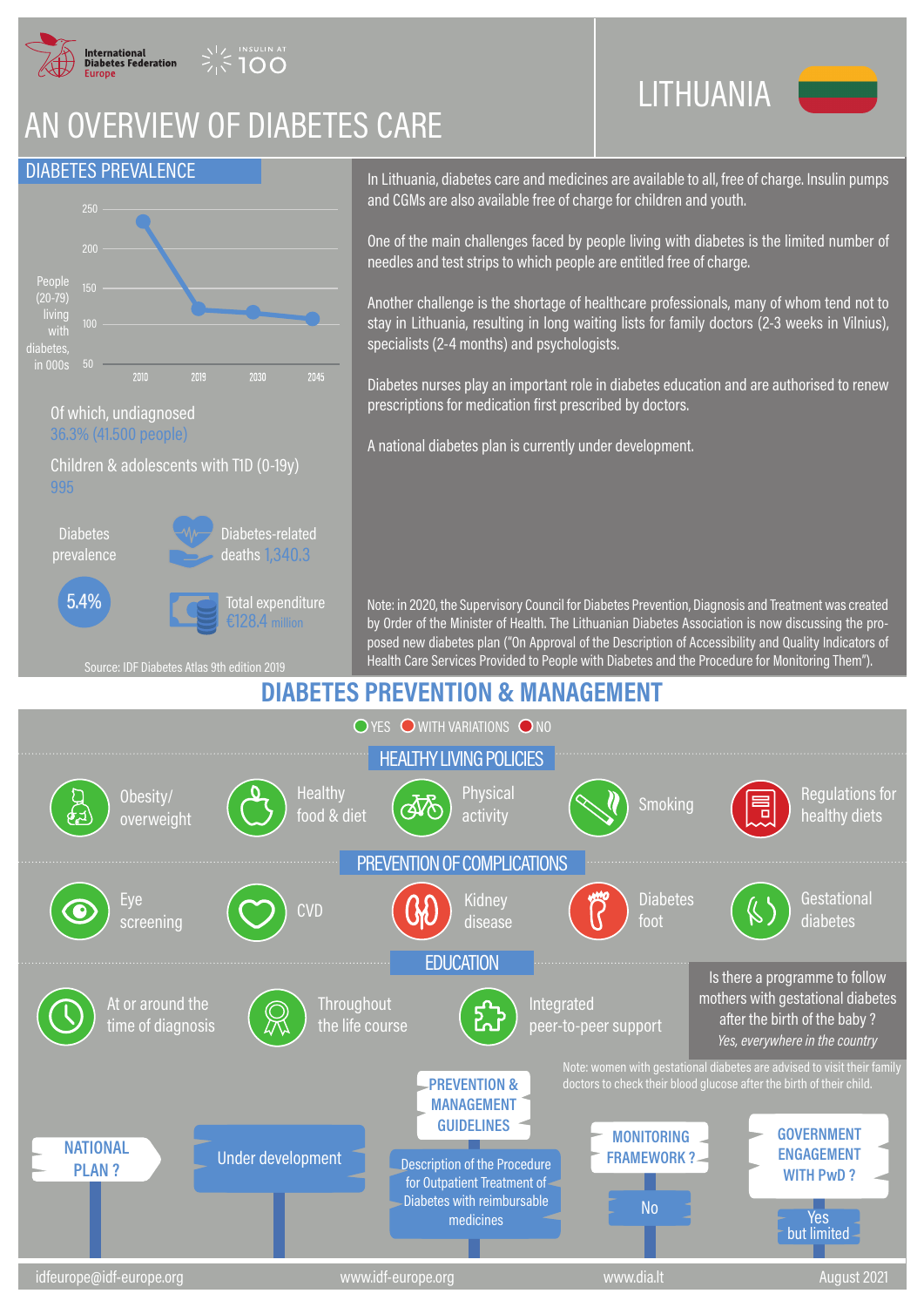## **ACCESS TO CARE, TECHNOLOGIES, MEDICINES AND SUPPLIES**



COMMENTS :

Test strips are available as follows: children and youth up to 24: 1800 strips/year; adults with T1D: 900 strips/year; adults with T2D on insulin: 300 strips/year; adults with T2D not on insulin: 50 strips/year